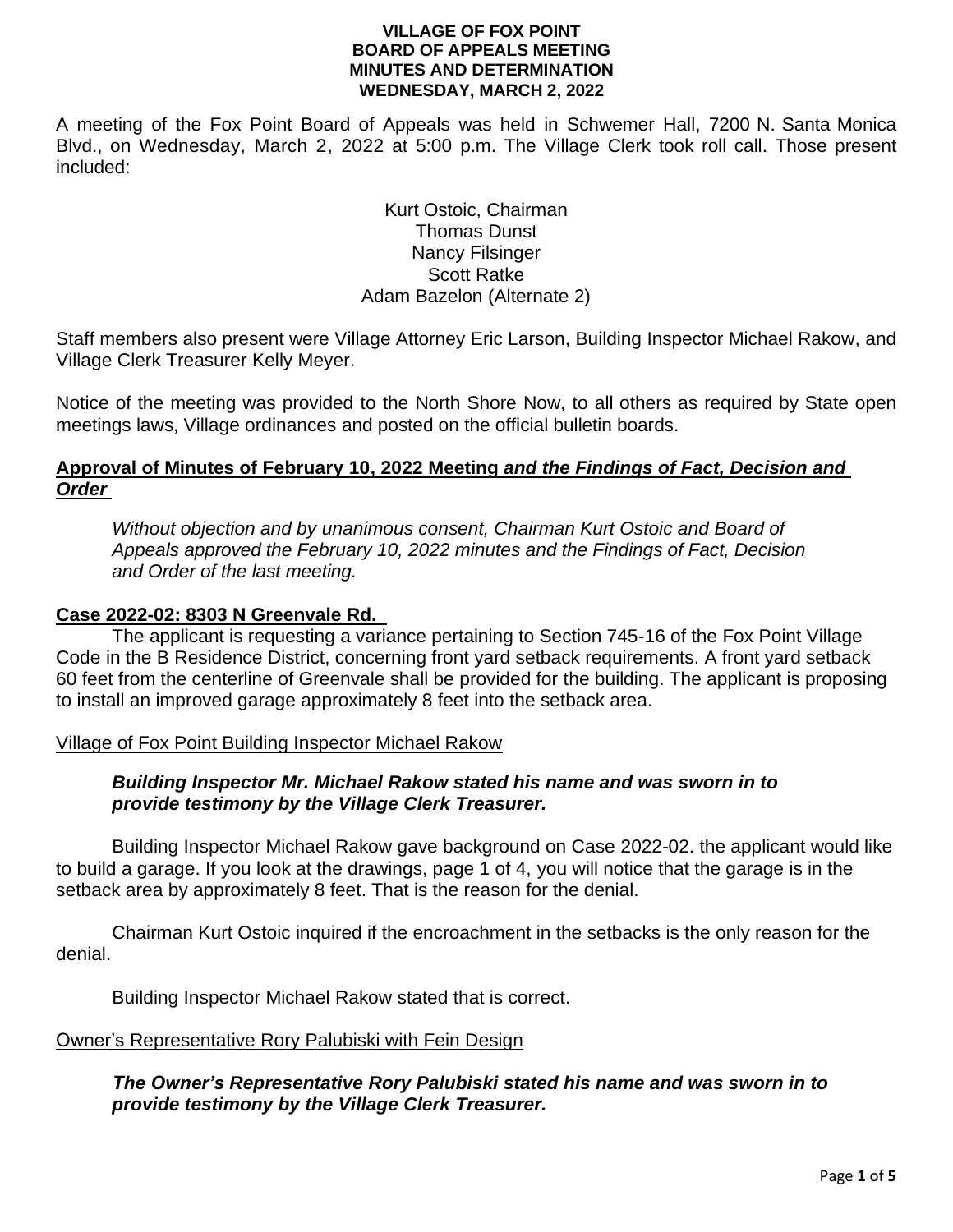Chairman Kurt Ostoic asked Representative Rory Palubiski to offer comments on he placed the garage where he did in his design.

Representative Rory Palubiski of Fein Design gave background to Case 2022-02. Representative Rory Palubiski testified the existing home has a one-car garage. It is not deep enough to fit todays vehicles in it. The structure underneath the concrete floor is all failing. They have a rodent issue. The thought is that instead of fixing that up, lets make the garage a nice two-car garage so they can have a vehicle that can park in there. They have an SUV and a truck so they wanted to design it so that it could fit the vehicles. There would also be a little room for some bikes, garbage cans, among other miscellaneous items. They wanted to keep the charm of the pristine home with the two-car garage doors without one big garage door. This would be more of a carriage-style look. Although this Board is not interested in the overall look, we would match the architectural aspects, while trying to keep this design copacetic with the rest of the home. All the details would match with what is going on with the overall appearance. The question of whether they could go further towards the back of the yard, the way the home is designed, there is a door that is the entrance to the home from the outside that they would encroach upon and that allows natural light into their mudroom, the hallway and into the kitchen. That would all be lost and they don't want to lose that aspect of the home. In working with this driveway as well, the curve street may not be applicable to the setback scenario but because of that, their approach to turn into the garage makes it very challenging of a home just the way it is. The further he would go back into the property; he would be dealing with a setback there anyway. It is going to make it that much tighter and complicated for a car to pull into the driveway. That is one of the other reasons they are a little closer to the street than we would like to be but again in order to design a garage to fit the vehicles in todays standards, this is the minimum footprint that we came up with. The clients have already invested some money here to be sure that this will look nice and would fit.

Chairman Kurt Ostoic inquired of Representative Rory Palubiski if it appears that they would be encroaching on any other neighbor or anything like that.

Representative Rory Palubiski stated no it would not it is simply encroachment upon the side setback by the road.

Adam Bazelon inquired if the trees are still there in between the garage and the street so it is blocking the street view.

Representative Rory Palubiski stated they would not be messing with any of the trees in that area.

## Appellant/Owner Lynn Carini

## *Appellant/Owner stated her name and was sworn in to provide testimony by the Village Clerk Treasurer.*

Appellant/Owner Lynn Carini commented, the large trees to the street would stay, as well as the ones on the other side of the garage.

Village Attorney Eric Larson stated if there are no more questions, the Board should close the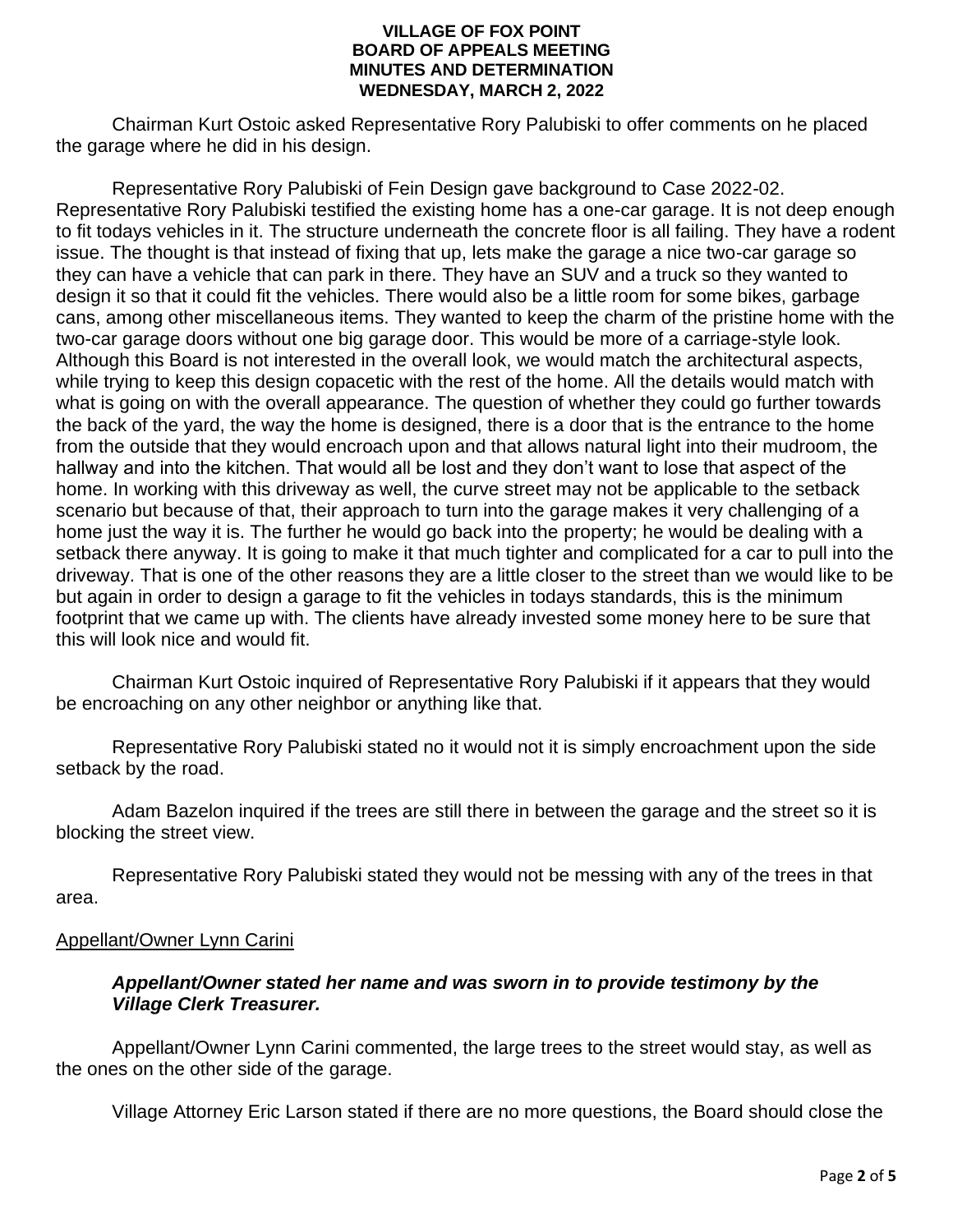testimony.

#### Closing of Testimony

## *Motion by Chairman Kurt Ostoic, seconded by Member Thomas Dunst, and carried unanimously to close testimony at 5:09 p.m.*

Village Attorney Eric Larson stated this is a variance. Sometimes the Board is dealing with special exceptions which has a different set of standards. A variance is standards set by state law. Therefore, we will review what those standards are. WI State Stat. 62.23 (e) (7) (b), Board of Appeals shall have the following powers to authorize upon appeal, specific cases such variance from the terms of the ordinance will not be contrary to the public interest, where owing to special conditions, a literal enforcement of the provisions of the ordinance will result in practical difficulty or unnecessary hardship, so that the spirit of the ordinance shall be observed, public safety and welfare secured, and substantial justice done. That statement used the phrase unnecessary hardship.

Village Attorney Eric Larson stated there is a subsequent WI State Stat. 62.23 (e) (7) (d), that defines what unnecessary hardship is. A property owner bears the burden of proving "unnecessary hardship", as that term is used in this subdivision for an area variance, by demonstrating that strict compliance with a zoning ordinance would unreasonably prevent the property owner from using the property owner's property for a permitted purpose or would render conformity with the zoning ordinance unnecessarily burdensome. In all circumstances, a property owner bears the burden of proving that the unnecessary hardship is based on conditions unique to the property, rather than considerations personal to the property owner, and that the unnecessary hardship was not created by the property owner. So those statements are the standards tonight.

Member Nancy Filsinger stated that she believes the circumstances are unique to the property.

Chairman Kurt Ostoic stated he believe that is true because obviously the lot is not rectangular and it has a bearing on this. In order to fit the house on the lot, they had to place the home on there on an angle to begin with.

Member Nancy Filsinger stated it is not encroaching on the neighbor.

Member Thomas Dunst stated there does appear to be some case law that a need for a larger garage does not qualify. His understand in this case is a different circumstance that is causing this, as opposed to just a need for the garage.

Village Attorney Eric Larson asked Member Thomas Dunst to articulate why he sees it as a different circumstance.

Member Thomas Dunst stated it is due to the shape of the lot and the positioning of the home.

Chairman Kurt Ostoic stated the current owners did not build the home this way.

Member Thomas Dunst noted it is possible that they only had a one-car garage because of the homes position and lot shape. But there is no way of knowing that.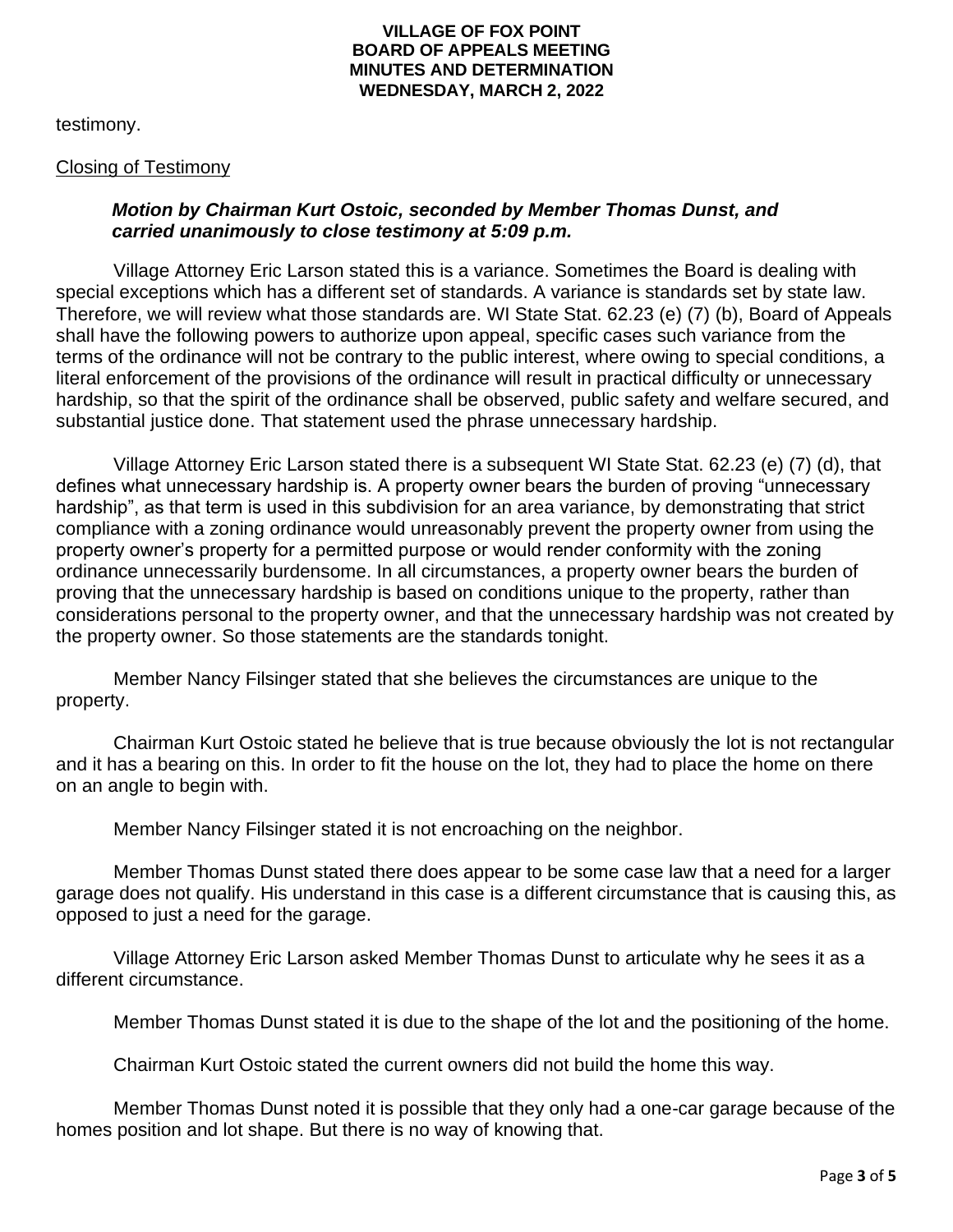Member Scott Ratke stated he doesn't feel that this would create a public safety issue with a larger garage from what he can see.

Chairman Kurt Ostoic commented, if anything it would give them space to park the cars inside, which would actually be better.

Member Adam Bazelon inquired if there were any similar cases where requests were made that were taken up in the last couple of years?

Village Attorney Eric Larson stated it is all based on fact and circumstances presented. That being said, Attorney Larson does not remember a case with this similar issue coming up in the past. He further stated, Member Adam Bazelon raises a good question. The one-car versus the two-car garage. Is it really necessary to have a two-car garage in Fox Point? He does understand the way the Board is analyzing that and feels the Board is on pretty solid ground. He noted he is not sure if the Board wants to set a precedence from a one-car to a two-car garage because from time to time, you will receive other applications.

Chairman Kurt Ostoic stated they way he is looking at this is it doesn't have to do with a onecar or two-car garage. It is because of the shape of the lot and the road; they really don't have a lot of options to expand and make better use of the land.

Village Attorney Eric Larson stated that a question was asked earlier and he wants to be sure the Board really thinks about it as well. It looks like this encroachment is toward the road and not toward a neighbor. It also appears to be quite a distance from the actual pavement. This is a road not likely to be expanded and a neighborhood street. Those are all relevant and raised by your questions.

Member Scott Ratke stated he doesn't feel they have an alternative here because of the shape of the lot, as was mentioned already and it is in the publics best interest that the car is in a garage and not on the road.

Member Thomas Dunst inquired if the right-of-way would affect the Board's decision.

Village Attorney Eric Larson if they are encroaching on the right-of-way, they are going to have to get a separate approval. I assume that they are not, but he isn't sure.

Building Inspector Michael Rakow stated he doesn't think they are encroaching on the right-ofway, but he would have to take a better look.

Village Attorney Eric Larson stated if they are encroaching on the right-of-way, they will need the approval of the Village Board.

Board of appeals discussed the uniqueness of the property. Thomas Dunst stated the shape of the lot and position of the home makes this a unique property and therefore circumstances make it difficult.

Building Inspector Michael Rakow stated he will very if the garage would encroach upon the